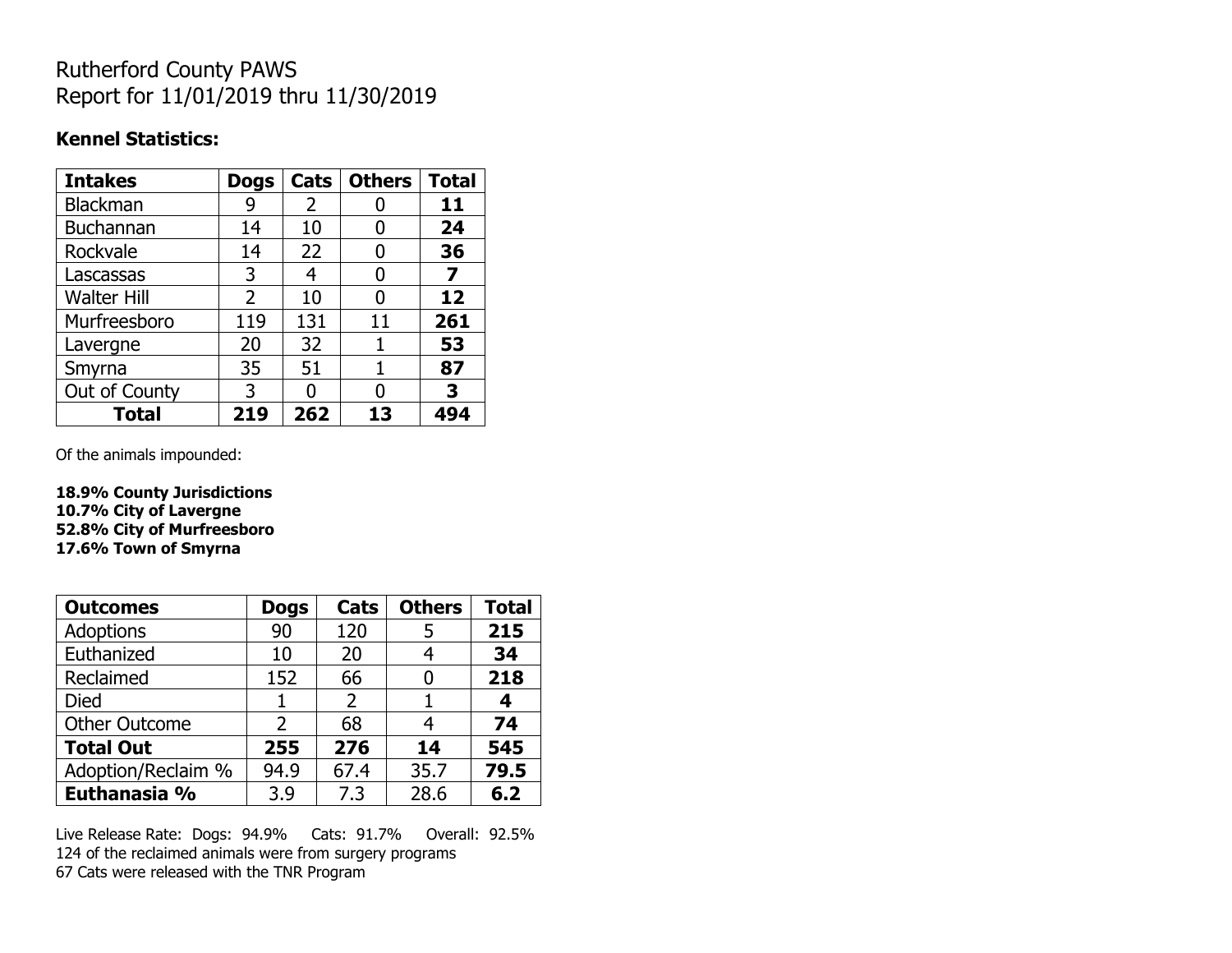Animals left in shelter on 11/30/2019: 100

2165 People visited the shelter looking for a lost /new pet.

1993 Logged calls/voice mails for the month.

### **Activity Report by Jurisdiction:**

| Zones           | <b>Calls Received</b> | Calls Completed |
|-----------------|-----------------------|-----------------|
| <b>Blackman</b> | 137                   | 144             |
| Buchannan       | 180                   | 193             |
| Lavergne        | 331                   | 349             |
| Lascassas       | 111                   | 122             |
| Murfreesboro    | 641                   | 677             |
| Rockvale        | 128                   | 136             |
| Smyrna          | 187                   | 196             |
| Walter Hill     | 79                    | 86              |
| Out of Area     | 27                    | 27              |
| <b>Total</b>    | 1821                  | 1930            |

36.3% County Jurisdictions 18.2% City of Lavergne 35.2% City of Murfreesboro 10.3% Town of Smyrna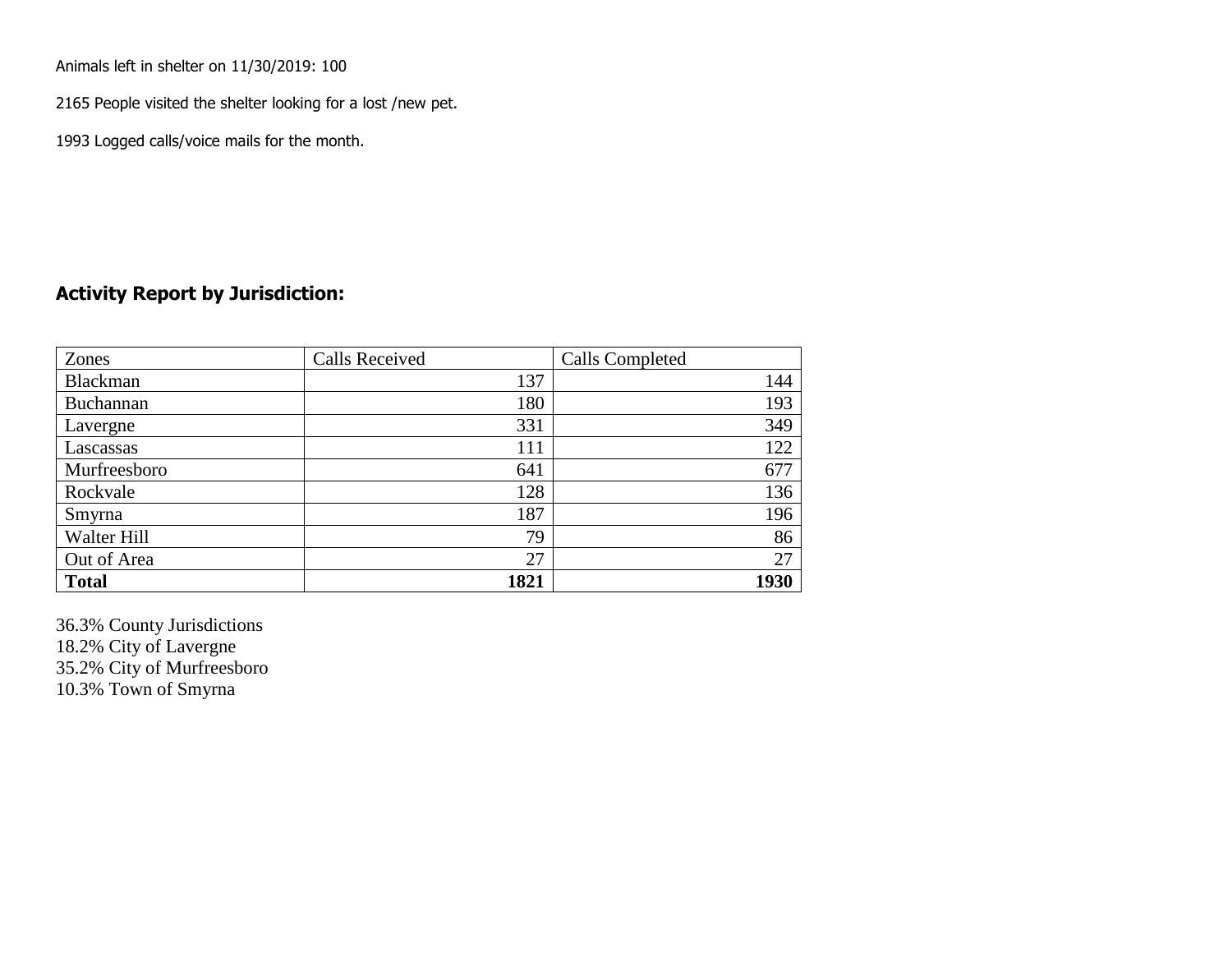## **Mileage:**

| <b>Officer</b> | <b>Miles</b> |
|----------------|--------------|
| 421            | 1307         |
| 422            | 851          |
| 423            | 1048         |
| 424            | 1267         |
| 425            | 1465         |
| 426            | 1202         |
| 427            | 945          |
| 428            | 770          |
| 429            | 352          |
| 430            | 1065         |
| 431            | 1334         |
| 437            | 1041         |
|                |              |
|                |              |
|                |              |
|                |              |
|                |              |
| <b>Total</b>   | 12647        |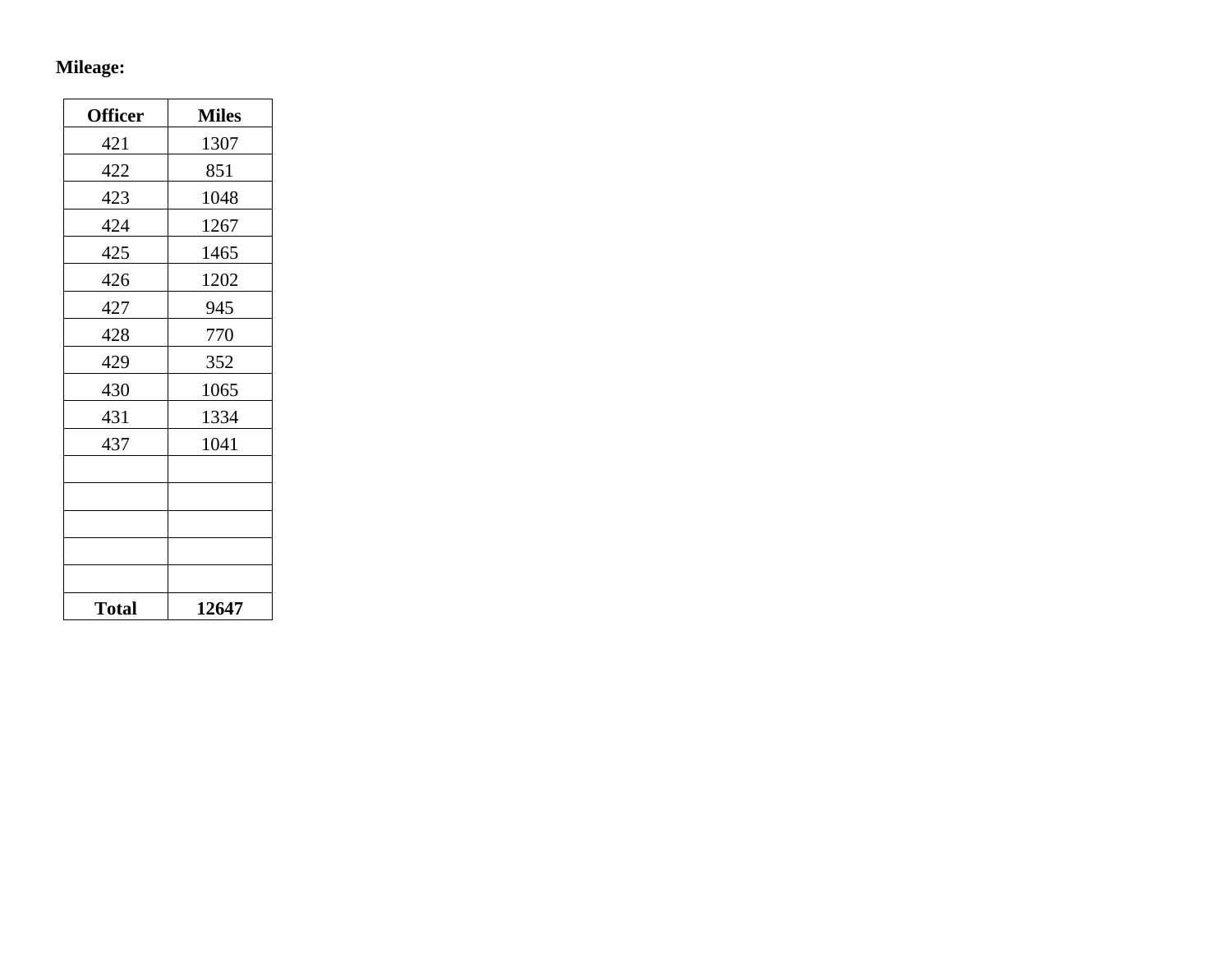# Fiscal Year-to-Date Report 07/01/2019 thru 11/30/2019

### **Kennel Statistics:**

| <b>Intakes</b>     | <b>Dogs</b> | Cats | <b>Others</b>  | <b>Total</b> |
|--------------------|-------------|------|----------------|--------------|
| <b>Blackman</b>    | 54          | 76   | 3              | 133          |
| Buchannan          | 64          | 71   | 3              | 138          |
| Rockvale           | 68          | 107  | 2              | 177          |
| Lascassas          | 46          | 57   | 1              | 104          |
| <b>Walter Hill</b> | 33          | 62   | $\overline{2}$ | 97           |
| Murfreesboro       | 791         | 860  | 66             | 1717         |
| Lavergne           | 119         | 198  | 4              | 321          |
| Smyrna             | 178         | 333  | 18             | 529          |
| Out of County      | 11          | 22   |                | 34           |
| <b>Total</b>       | 1364        | 1786 | 100            | 3250         |

Of the animals impounded since July 01:

**21.0% County Jurisdictions 9.9% City of Lavergne 52.8% City of Murfreesboro**

**16.3% Town of Smyrna**

| <b>Outcomes</b>      | <b>Dogs</b> | Cats | <b>Others</b> | <b>Total</b> |
|----------------------|-------------|------|---------------|--------------|
| <b>Adoptions</b>     | 625         | 841  | 27            | 1493         |
| Euthanized           | 82          | 120  | 18            | 220          |
| Reclaimed            | 632         | 475  | 6             | 1113         |
| Died                 | 7           | 51   | 9             | 67           |
| <b>Other Outcome</b> | 14          | 339  | 40            | 393          |
| <b>Total Out</b>     | 1360        | 1826 | 100           | 3286         |
| Adoption/Reclaim %   | 92.4        | 72.2 | 33.0          | 79.3         |
| Euthanasia %         | 6.0         | 6.6  | 18.0          | 6.7          |

Live Release Rate: 90.4%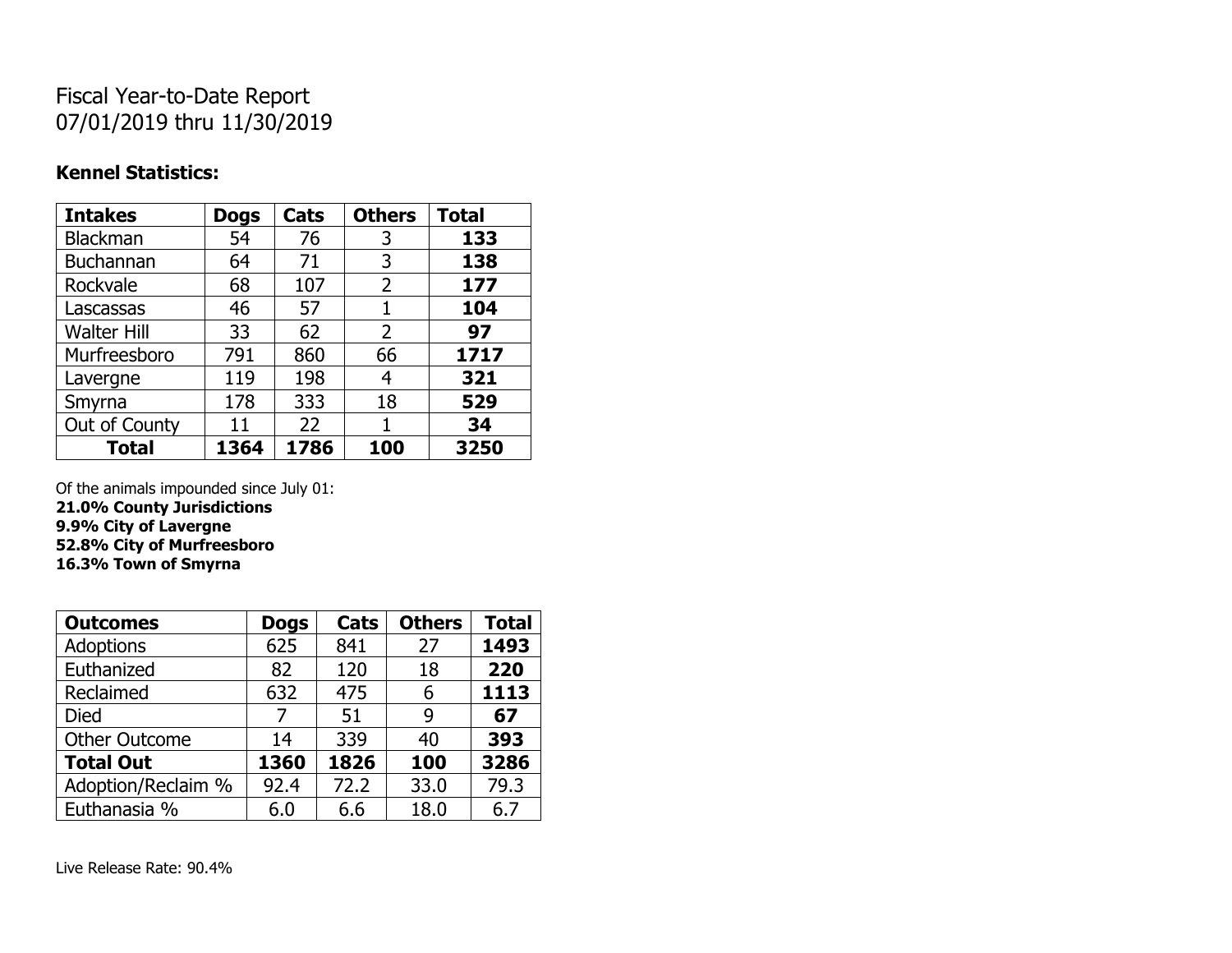13102 People have visited the shelter since July 01, 2018 looking for a lost /new pet.

11568 Logged calls/voice mails since July 01, 2018.

## **Activity Report by Jurisdiction:**

| Zones           | <b>Calls Received</b> | Calls Completed |
|-----------------|-----------------------|-----------------|
| <b>Blackman</b> | 1018                  | 1036            |
| Buchannan       | 734                   | 757             |
| Lavergne        | 1324                  | 1366            |
| Lascassas       | 636                   | 655             |
| Murfreesboro    | 3664                  | 3746            |
| Rockvale        | 591                   | 607             |
| Smyrna          | 1114                  | 1138            |
| Walter Hill     | 548                   | 558             |
| Out of Area     | 152                   | 152             |
| <b>Total</b>    | 9781                  | 10015           |

37.6% County Jurisdictions 13.5% City of Lavergne 37.5% City of Murfreesboro 11.4% Town of Smyrna